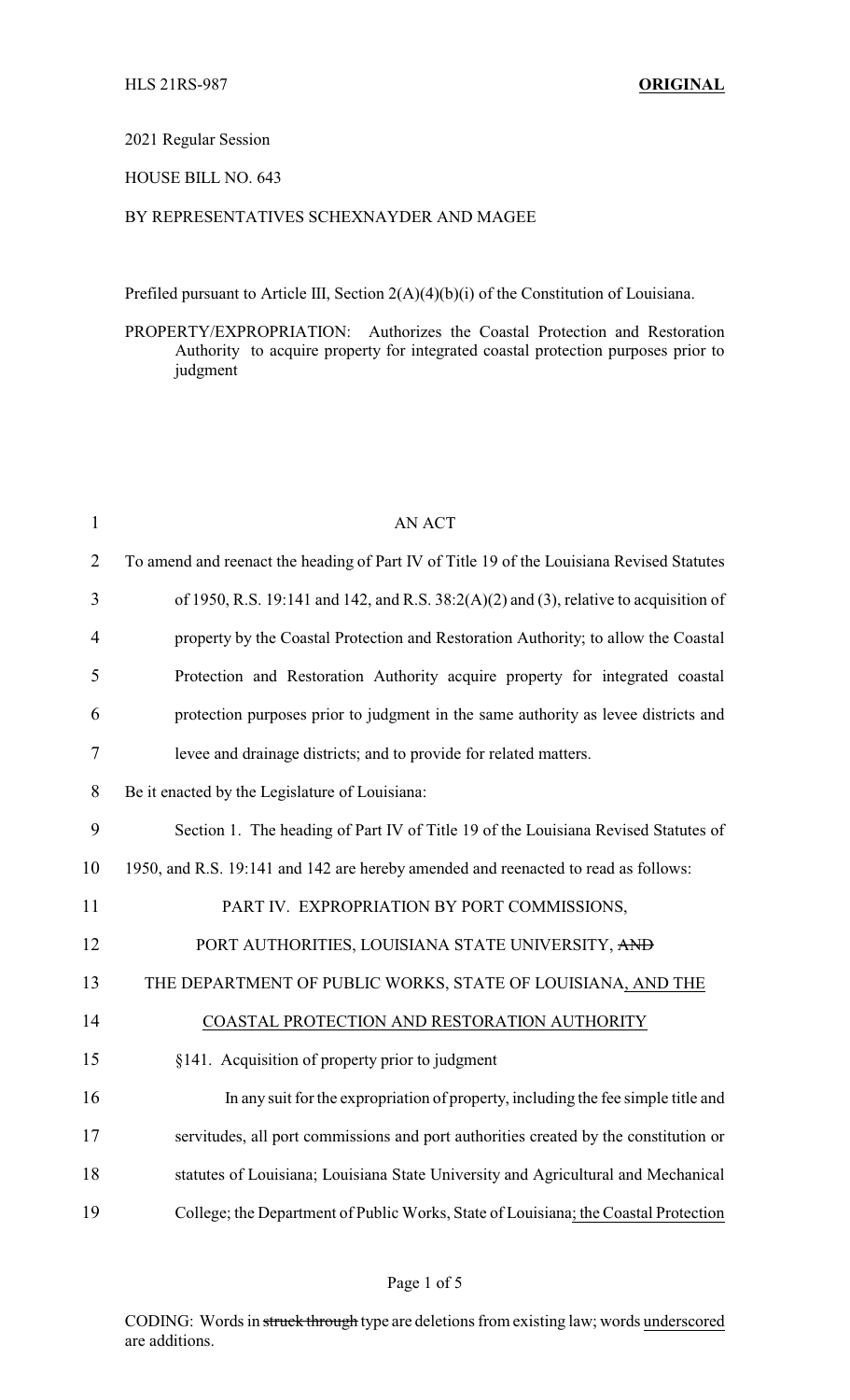- and Restoration Authority; and the Sabine River Authority, State of Louisiana, may acquire the property prior to judgment in the trial court in the manner provided in this Part. §142. Contents of petition 5 A. The petition shall contain the allegations required in R.S. 19:2.1, but shall have annexed thereto the following: (1) A certified copy of a resolution adopted by the board of commissioners of the commission or authority filing the petition or by the Board of Supervisors of Louisiana State University with the concurrence of not less than two-thirds of its members, declaring that the taking is necessary or useful for the purposes for which 11 the commission authority or university was created or if the petition is filed on behalf of the department of public works, a statement of like nature by the director of public works. (2) A certificate signed by the consulting engineer of the port commission or authority, by a person designated for that purpose by the board of supervisors of Louisiana State University or by the chief engineer of the department of public
- works, where the expropriation is sought by the department of public works or by the Sabine River Authority declaring that he has made a determination of the amount and location of the property or servitude required for the purposes set forth in the petition and that in his opinion the property or servitude is neither excessive nor inadequate for such purposes.
- (3) A statement of the amount of money estimated to be just and adequate compensation for the taking, showing any estimate of damages and of value of improvements as separate items. It shall be signed by those who made the estimate, showing the capacity in which they acted and the date on which it was made.
- B.(1) A certified copy of a resolution adopted by the Coastal Protection and Restoration Authority Board, having the concurrence of not less than two-thirds of a quorum of its members, declaring that the taking is necessary or useful for the purposes for which the Coastal Protection and Restoration Authority was created.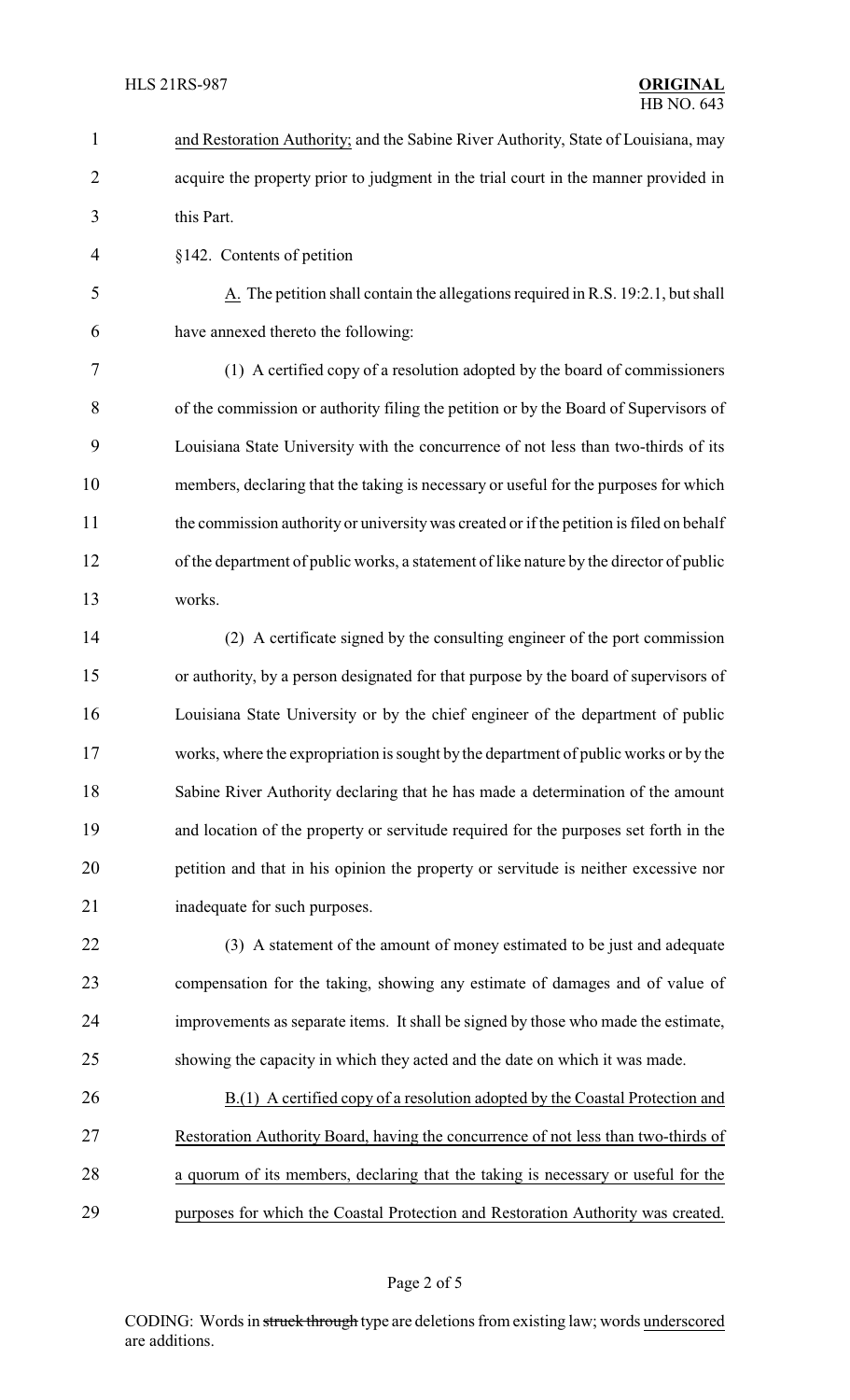| $\mathbf{1}$   | The provisions of this Subsection shall apply when the Coastal Protection and             |
|----------------|-------------------------------------------------------------------------------------------|
| $\overline{2}$ | Restoration Authority engages in acquisitions authorized by this Part.                    |
| 3              | (2) The resolution shall have the following attached:                                     |
| 4              | (a) A certificate signed by the Coastal Protection and Restoration Authority's            |
| 5              | consulting engineer stating that he has made a determination of the amount and            |
| 6              | location of the property or servitude required for the purposes set forth in the petition |
| 7              | and that the property or servitude is neither excessive nor inadequate for such           |
| 8              | purposes.                                                                                 |
| 9              | (b) A certificate signed by the executive director of the Coastal Protection              |
| 10             | and Restoration Authority declaring that the taking is necessary or useful for the        |
| 11             | purposes for which the authority was created.                                             |
| 12             | (c) An estimate of the amount found to be just and adequate compensation                  |
| 13             | for any damages and of the value of improvements delineated as separate items in          |
| 14             | accordance with R.S. 49:214.5.6, R.S. 38:281, or as otherwise provided by the             |
| 15             | Constitution of Louisiana, signed by the parties involved in making the estimates,        |
| 16             | attesting to the capacity in which they acted and to the date on which the estimates      |
| 17             | were made.                                                                                |
| 18             | (3) Before proceeding with the filing of the petition, the executive director             |
| 19             | of the Coastal Protection and Restoration Authority shall transmit a copy of the          |
| 20             | resolution adopted by the Coastal Protection and Restoration Authority Board and          |
| 21             | all required attachments to the Senate Committee on Natural Resources and the             |
| 22             | House Committee on Natural Resources and Environment for review.                          |
| 23             | Section 2. R.S. $38:2(A)(2)$ and (3) are hereby amended and reenacted to read as          |
| 24             | follows:                                                                                  |
| 25             | §2. Functions of department                                                               |
| 26             | A.                                                                                        |
| 27             | $\ast$<br>$\ast$<br>∗                                                                     |
| 28             | (2) The Coastal Protection and Restoration Authority Board shall have                     |
| 29             | superseding powers, authority, and jurisdiction over all integrated coastal protection,   |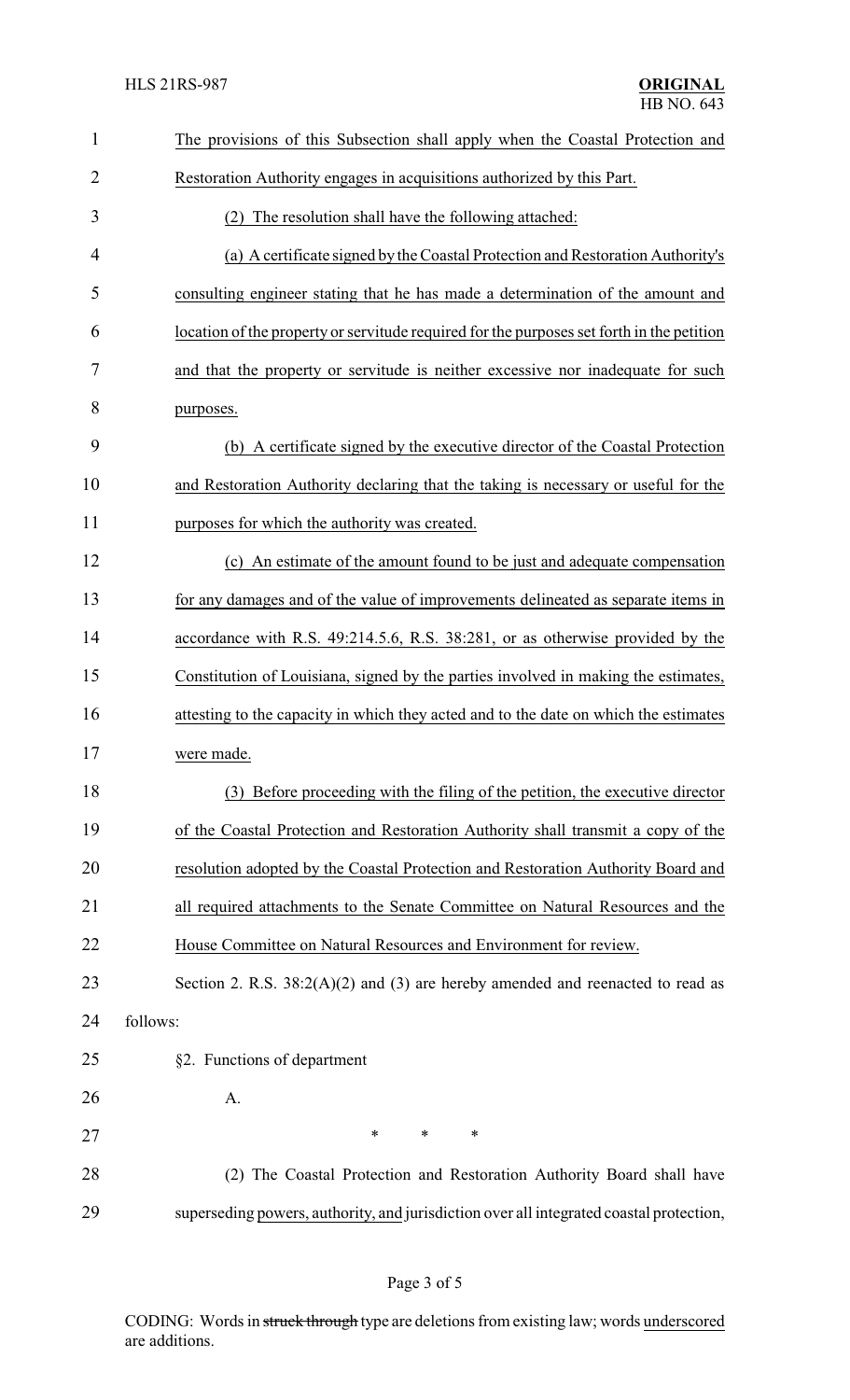| 1              | as defined in R.S. $49:214.2(10)$ R.S. $49:214.2(11)$ , in the coastal area, as defined in |
|----------------|--------------------------------------------------------------------------------------------|
| $\overline{2}$ | R.S. $49:214.2(3)$ . R.S. $49:214.2(4)$ , including but not limited to those powers        |
| 3              | provided for in R.S. 19:141.                                                               |
| 4              | (3) Subject to the right to be reimbursed for reasonable costs associated with             |
| 5              | such service, the Coastal Protection and Restoration Authority Board shall render to       |
| 6              | local governmental subdivisions, levee districts, levee and conservation districts,        |
| 7              | flood authorities, and any other special district all engineering, economic, and other     |
| 8              | advisory services within the scope of its functions and jurisdiction as defined in $R.S.$  |
| 9              | $49:214.2(3)$ and $(10)$ R.S. 49:214.2(4) and (11) which its facilities allow.             |
| 10             | $\ast$<br>*<br>$\ast$                                                                      |
|                |                                                                                            |

# DIGEST

The digest printed below was prepared by House Legislative Services. It constitutes no part of the legislative instrument. The keyword, one-liner, abstract, and digest do not constitute part of the law or proof or indicia of legislative intent. [R.S. 1:13(B) and 24:177(E)]

HB 643 Original 2021 Regular Session Schexnayder

**Abstract:** Allows the Coastal Protection and Restoration Authority (CPRA) to acquire property prior to judgment for integrated coastal protection purposes.

Present law authorizes levee districts and levee and drainage districts to acquire servitudes for levee and related purposes. Further allows such districts to acquire such property by expropriation prior to judgment. Proposed law provides CPRA the same authorization for acquisition of property for integrated coastal protection purposes.

Present law provides for the process by which the acquisition must be accomplished. Proposed law includes acquisition of property for integrated coastal protection by CPRA in each step of the process.

Present law requires levee districts and levee and drainage districts to file a petition in the appropriate district court along with a certified copy of a resolution by the governing board of the district declaring the expropriation to be necessary.

Proposed law retains present law and requires the submission of an additional resolution adopted by the CPRA Board declaring that the expropriation is necessary or useful for the purposes for which CPRA was created. Requires the resolution to have the following attached:

- (1) A certificate from the consulting engineer verifying that the property required for the purposes set forth in the petition is adequate for those purposes.
- (2) A certificate from the CPRA executive director stating that the expropriation is necessary or useful for the purposes for which CPRA was created.
- (3) A statement of compensation containing an estimate of the amount found to be just and adequate for any damages and of the value of improvements.

#### Page 4 of 5

CODING: Words in struck through type are deletions from existing law; words underscored are additions.